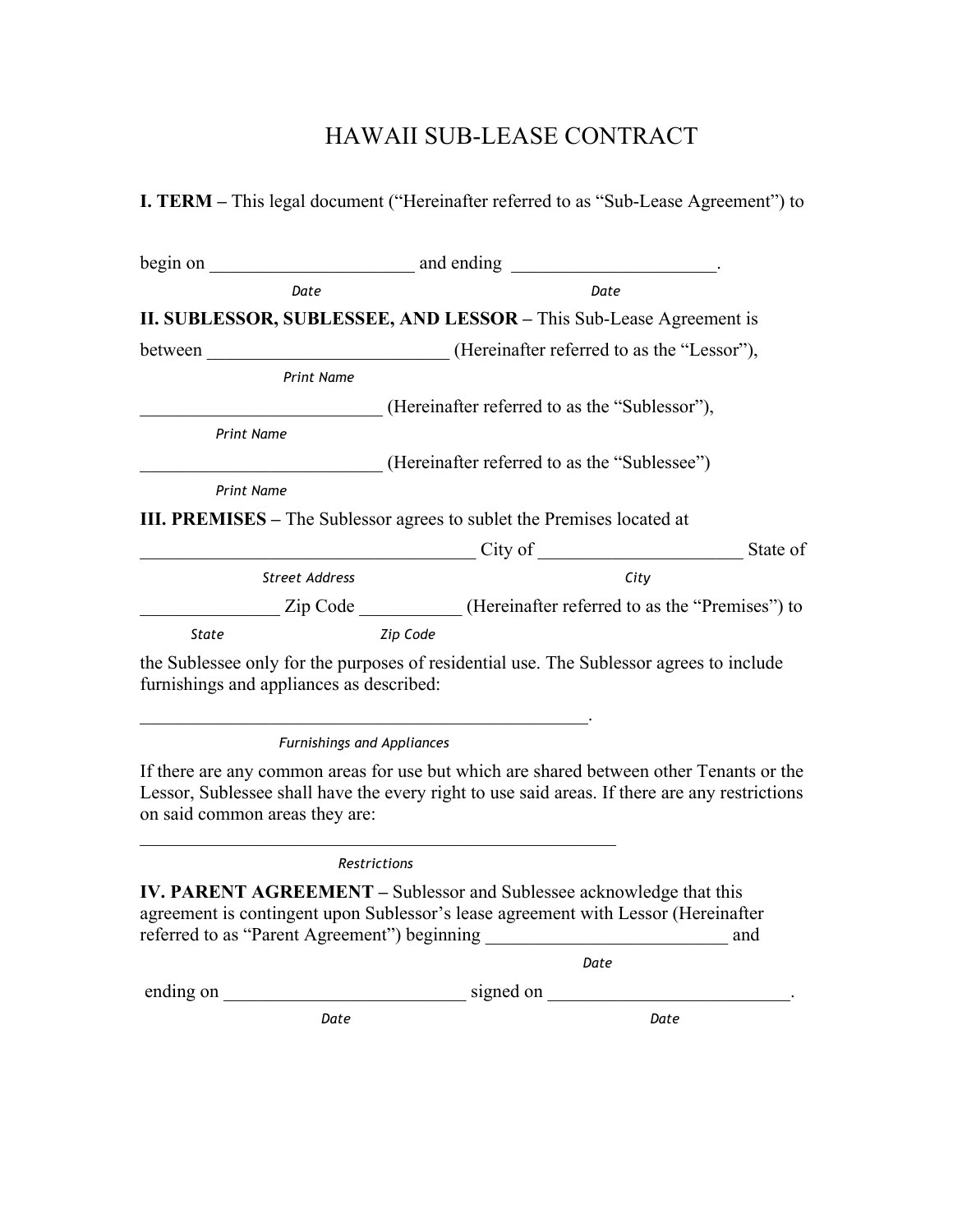## **V. RENT**

Sublessee shall pay rent to Lessor payable to in the monthly installments of

|                                                               | $\frac{1}{2}$ Dollars (\$                                                           |
|---------------------------------------------------------------|-------------------------------------------------------------------------------------|
| Amount                                                        | $\mathsf{\hat{S}}$                                                                  |
|                                                               |                                                                                     |
|                                                               | Payable to                                                                          |
|                                                               | Payments are due on the _______ of every month (Hereinafter referred to as the "Due |
| #                                                             |                                                                                     |
|                                                               |                                                                                     |
|                                                               | Date                                                                                |
|                                                               |                                                                                     |
| <b>Street Address</b>                                         | City                                                                                |
|                                                               |                                                                                     |
| Zip Code<br>State                                             |                                                                                     |
| receive rental payments it shall be described as follows:     |                                                                                     |
|                                                               |                                                                                     |
|                                                               | Other                                                                               |
| (if applicable) Prorated first month's rent.                  |                                                                                     |
|                                                               |                                                                                     |
|                                                               | Sublessee's Move-in Date                                                            |
|                                                               | of the month, Sublessee will pay to Seblessor the prorated monthly rent of          |
| \$                                                            |                                                                                     |
| <u> 1989 - Johann John Stone, francuski politik (</u> † 1922) |                                                                                     |
| <b>Prorated Rent Amount</b>                                   |                                                                                     |

This amount will be paid on or before the date the Sublessee moves in.

VI. SUB-LEASE TERMS – Sublessee must comply with the terms and conditions of the Parent Agreement.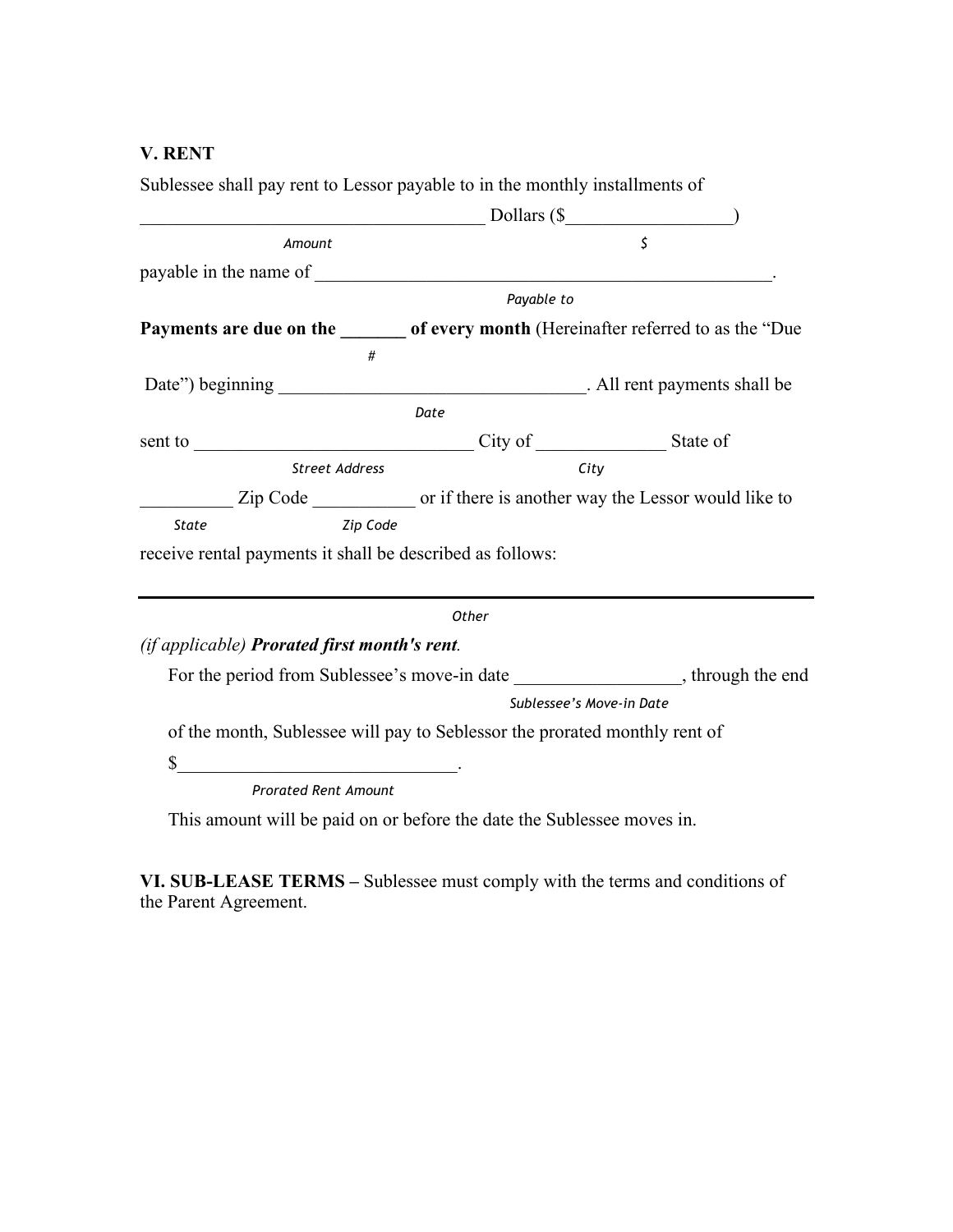**VII. DEPOSITS AND CHARGES** *-* In addition to Rent described above, the Sublessee shall pay the following to the items that apply:

| A. Deposits (check all that apply) |    |                             |
|------------------------------------|----|-----------------------------|
| - Security Deposit of \$           |    | paid upon signing the Lease |
|                                    | \$ |                             |
| - Last Month's Rent of \$          |    | paid upon signing the Lease |
|                                    | \$ |                             |
| - Rent in advance of \$            |    | paid upon signing the Lease |
|                                    | \$ |                             |
| - Pet Deposit of \$                |    | paid upon signing the Lease |
|                                    | S  |                             |
| - Other                            |    |                             |
|                                    |    |                             |

If the Sublessee has paid a deposit or an advancement of rent, the Lessor or Sublessor shall deposit the money in a separate interest bearing or non-interest bearing account for the benefit of the Sublessee. Furthermore, within \_\_\_\_\_\_\_\_\_\_ days after Sublessee has vacated the premises, returned keys, and provided Lessor with a forwarding address, Lessor will give Sublessee an itemized written statement of the reasons for, and the dollar amount of, any of the security deposit retained by the Sublessor, along with a check for any deposit balance.

**B. Late Charges** - If Rent has not been paid in full to the Lessor by the Due Date as stated in **Section V** the Lessor has the right to either:

## **(choose one option)**



Date.

**VIII. UTILITIES** *–* Sublessee is responsible for the following utility charges:

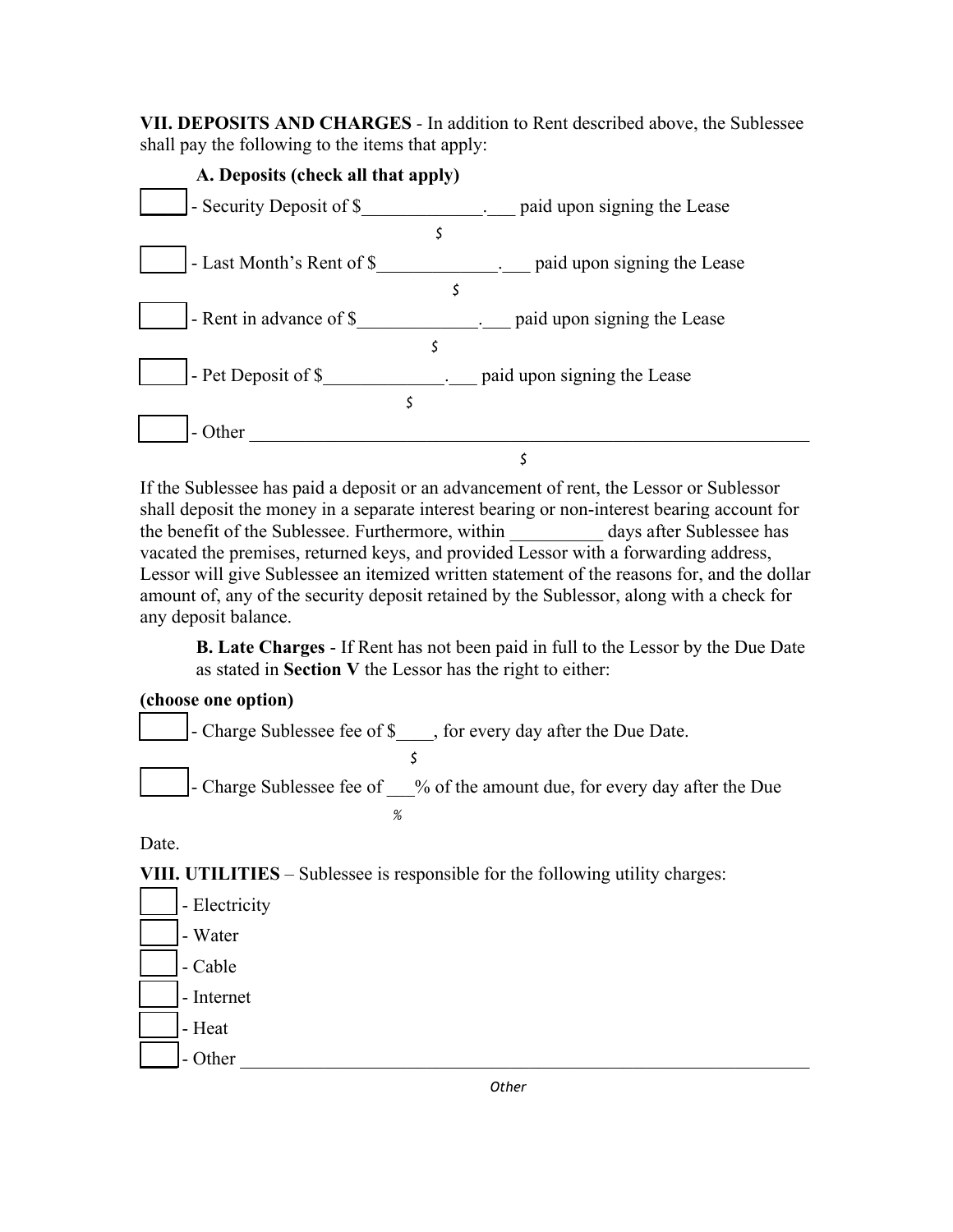**IX. DISCLOSURES –** Sublessee agrees and acknowledges the disclosures attached to this agreement by filling in their initials below;

- State of Tequired disclosures  *State* \_\_\_\_\_\_ - Sublessee Rules and Regulations - Sublessee Checklist Upon Move-In \_\_\_\_\_\_ - Other \_\_\_\_\_\_\_\_\_\_\_\_\_\_\_\_\_\_\_\_\_\_\_\_\_\_\_\_\_\_\_\_\_\_\_\_\_\_\_\_\_\_\_\_\_\_\_\_\_\_\_\_\_\_\_\_\_\_\_

ا المستخدم المستخدم المستخدم المستخدم المستخدم المستخدم المستخدم المستخدم المستخدم المستخدم المستخدم المستخدم

**X. ADDITIONAL ADDENDUMS –** If any Additional addendum(s) to this agreement, is described as:

 $\mathcal{L}_\text{max} = \mathcal{L}_\text{max} = \mathcal{L}_\text{max} = \mathcal{L}_\text{max} = \mathcal{L}_\text{max} = \mathcal{L}_\text{max} = \mathcal{L}_\text{max} = \mathcal{L}_\text{max} = \mathcal{L}_\text{max} = \mathcal{L}_\text{max} = \mathcal{L}_\text{max} = \mathcal{L}_\text{max} = \mathcal{L}_\text{max} = \mathcal{L}_\text{max} = \mathcal{L}_\text{max} = \mathcal{L}_\text{max} = \mathcal{L}_\text{max} = \mathcal{L}_\text{max} = \mathcal{$  *Additional Addendums*

**XI. DISCLAIMER –** If one sentence, section, or portion of this Sublease Agreement is deemed to be invalid, it does not affect the terms of the rest of this document.

**XII. TENANCY –** If for any reason the Sublessee or Sublessee's guest(s) fail to comply with this Sublease or Parent Agreement, or the Sublessee misrepresented themselves in this Sublease Agreement or on the Rental Application, the Sublessee may be found in violation of this Sublease Agreement and at the Lessor's decision this document may become Void.

**XIII. TIME -** Is of the essence.

**XIV. LESSOR'S CONSENT –** I, the Lessor, hereby consent to this Sublease Agreement and agree to promptly notify Sublessor within 3 business days in writing if Sublessee is in breach of this Sublease Agreement. Nothing herein shall constitute a release of Sublessor, who shall remain bound by the terms of the Parent Lease. Nothing herein shall constitute consent to any further Sublease or assignment of the Parent Lease or this Sublease.

In accordance with the law, prior to Lessor's consent, Sublessor has informed Lessor of Sublessor's intent to Sublease the Parent Lease by mailing a notice of such intent in the manner provided by law, accompanid by the following information.

- \_\_\_\_\_ The term of the Sublease
- The name of Sublessee
- The business and permanent address of Sublessee
- Lessee's reasons for Subleasing
- Lessee's address for the term of the Sublease
- The written consent of any co-Lessee and Sublessee as being a true copy of the Sublease, to which a copy of the Parent Lease was attached.
	- The following additional information